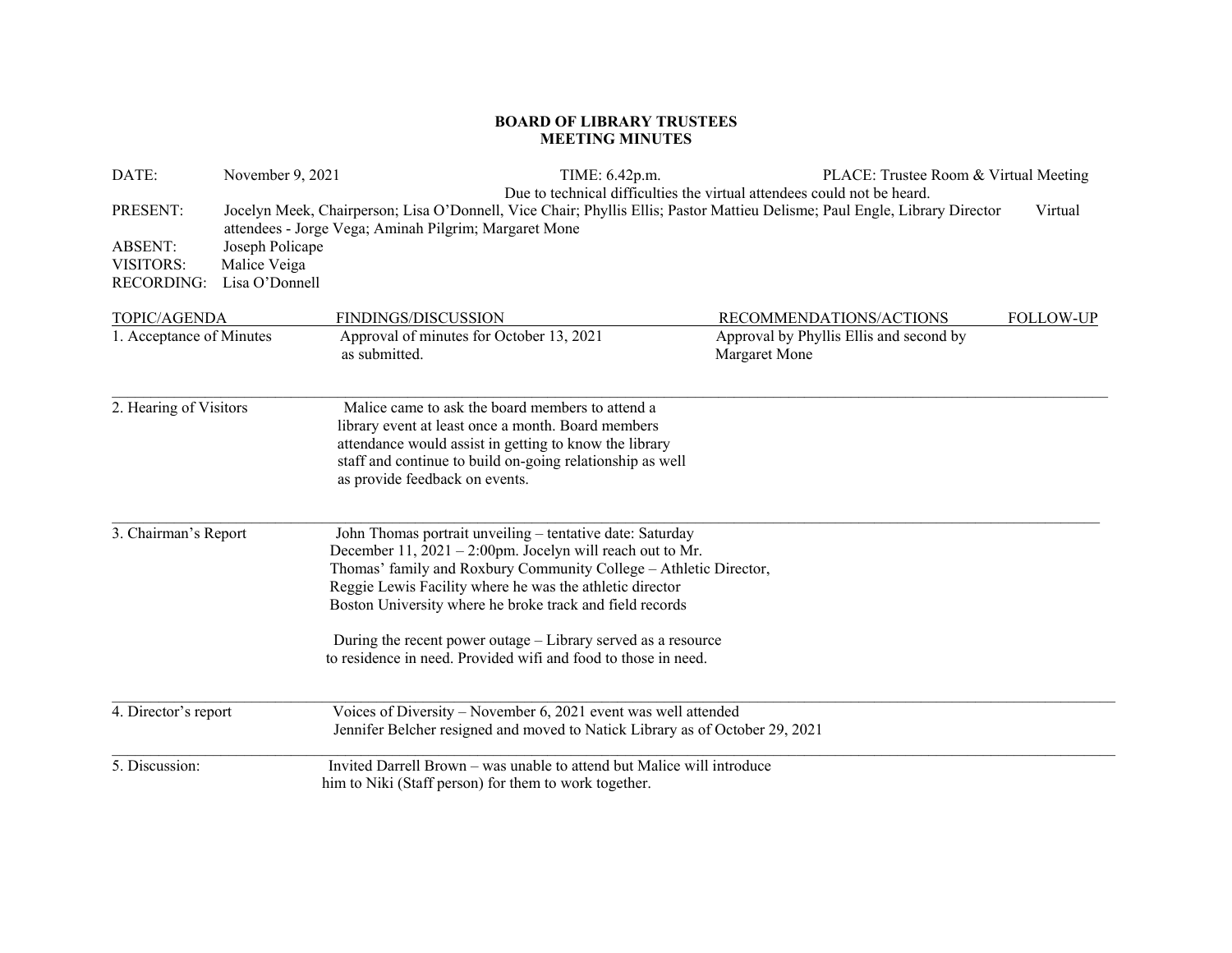| TOPIC/AGENDA    | FINDINGS/DISCUSSION                                                                                                                                                                                                                                                                                                                                                                                                                                                                                                                                                                                                                                        | RECOMMENDATIONS/ACTIONS<br><b>FOLLOW-UP</b>                                                                                                                                                                                                        |  |  |
|-----------------|------------------------------------------------------------------------------------------------------------------------------------------------------------------------------------------------------------------------------------------------------------------------------------------------------------------------------------------------------------------------------------------------------------------------------------------------------------------------------------------------------------------------------------------------------------------------------------------------------------------------------------------------------------|----------------------------------------------------------------------------------------------------------------------------------------------------------------------------------------------------------------------------------------------------|--|--|
| 6. Discussion:  | Proposal to air mark funds from state aid to purchase<br>local and regional art.                                                                                                                                                                                                                                                                                                                                                                                                                                                                                                                                                                           | Jocelyn would like to use some federal aid in an effort to<br>update to artwork in the library. Jocelyn proposal is for<br>\$6000 per year.<br>Motion by Phyllis Ellis to approve \$6000 per year, second<br>by Aminah Pilgrim; voted unanimously. |  |  |
|                 |                                                                                                                                                                                                                                                                                                                                                                                                                                                                                                                                                                                                                                                            | Paul will be the person who brings the art idea forward for<br>approval.                                                                                                                                                                           |  |  |
|                 | Jorge Vega indicated maybe have the existing art<br>looked at to reconsider updating and posting in a<br>more current fashion.                                                                                                                                                                                                                                                                                                                                                                                                                                                                                                                             |                                                                                                                                                                                                                                                    |  |  |
| 7. Discussion:  | Art donation by Mr. Zuckerman(Brockton Resident)<br>watercolor print of the Little Red School House.                                                                                                                                                                                                                                                                                                                                                                                                                                                                                                                                                       | Motion by Phyllis Ellis to accept the donation and<br>give it to the foundation, second by Margaret Mone<br>voted unanimously.                                                                                                                     |  |  |
| 8. Discussion:  | Paul - board a leave of absence for Kathy Donahue<br>for 30 days.                                                                                                                                                                                                                                                                                                                                                                                                                                                                                                                                                                                          | Motion to approve by Lisa O'Donnell, second by Jorge<br>Vega; voted unanimously.                                                                                                                                                                   |  |  |
| 9. Old Business | Phyllis inquired about the youth poet laureate                                                                                                                                                                                                                                                                                                                                                                                                                                                                                                                                                                                                             | Library board members will present it to city council<br>in January 2022.                                                                                                                                                                          |  |  |
|                 | Lisa updated the board members that Paul's<br>5 year contract was signed. Going forward his contract<br>is intended to be renewed every 3 years.                                                                                                                                                                                                                                                                                                                                                                                                                                                                                                           | In December Lisa will bring forward the performance<br>review established last year in order to prepare for<br>Paul's annual review.                                                                                                               |  |  |
| 9. New Business | Aminah Pilgrim brought forward the Clemente Program.<br>In honor of Roberto Clement where funds were offered to<br>non-traditional students from Mass Humanities. Funds were<br>donated to contribute money for tuition to recipients. Stonehill<br>College was the previous sponsor that ended due to Stonehill<br>having no non-traditional students – the program would not bring<br>value to a Stonehill College student.<br>Aminah is asking for the program to continue to partner with the<br>Brockton Public Library. The program will begin the end of<br>February 2022 and their primary need is space and modest funding,<br>co-sponsor events. | Motion to to continue this program as a partnership<br>by Phyllis Ellis, second by Margaret Mone.                                                                                                                                                  |  |  |